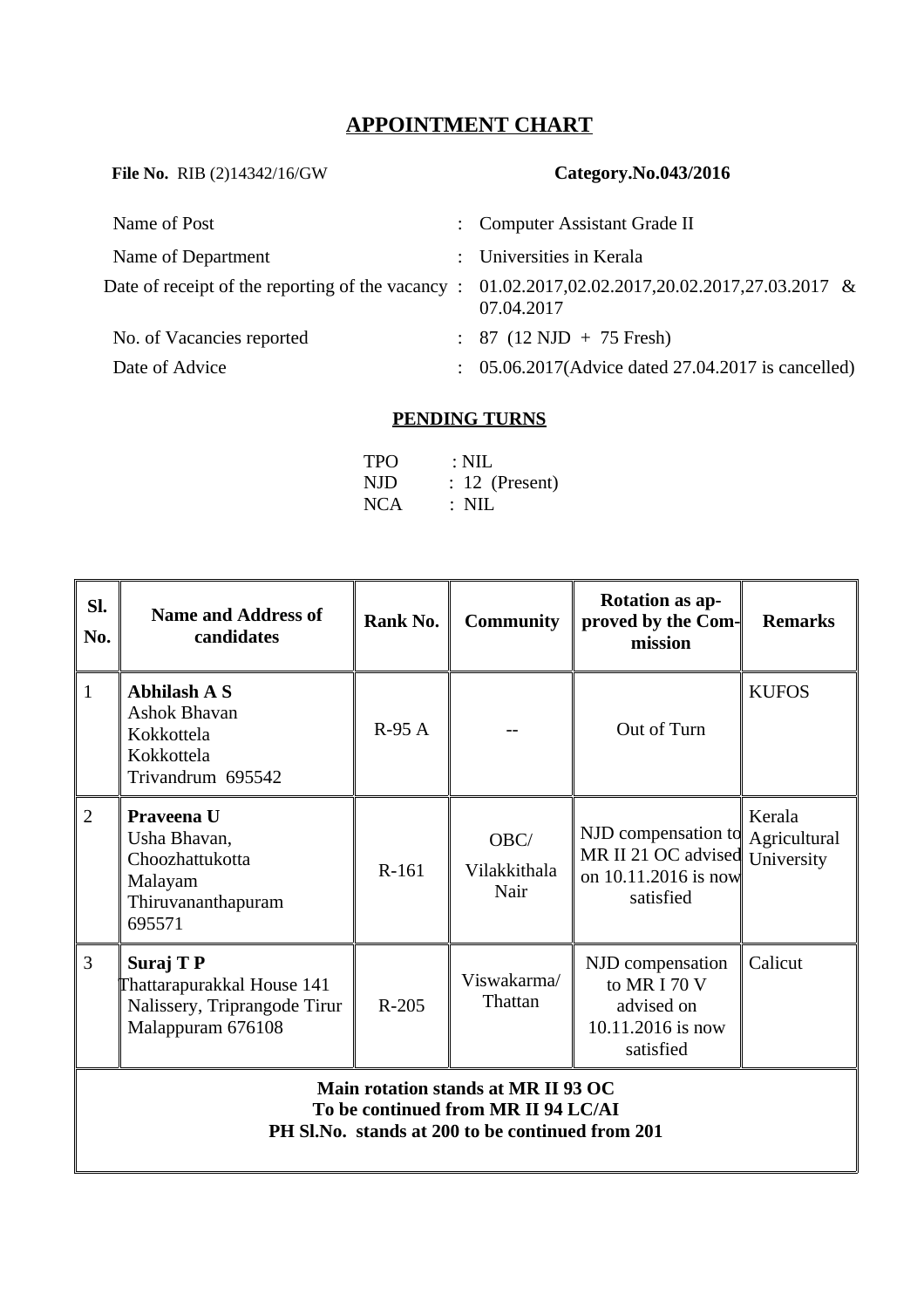| $\overline{4}$ | <b>Johnson Joseph Rozario</b><br>Amala Gardens<br>Cherthala<br>Mayithara Market PO<br>Alappuzha 688539                     | R-289   | Anglo Indian | MR II 94 LC/AI     | Kerala<br>Agricultural<br>University |
|----------------|----------------------------------------------------------------------------------------------------------------------------|---------|--------------|--------------------|--------------------------------------|
| 5              | <b>Soumya V Nair</b><br><b>Binu Bhavan</b><br>Onamcode<br>Chaikottukonam Trivandrum<br>695122                              | R-163   |              | <b>MR II 95 OC</b> | Kerala<br>Agricultural<br>University |
| 6              | <b>Rajalshah S</b><br>Eramaram, Nagaroor,<br>Altharamoodu PO<br>Trivandrum 695102                                          | R-212   | Muslim       | <b>MR II 96 M</b>  | Kerala<br>Agricultural<br>University |
| 7              | Deepa Mohan U<br>Deepa Nivas<br><b>Near Muncipal Colony</b><br>Attingal<br>Trivandrum 695101                               | R-164   |              | <b>MR II 97 OC</b> | Kerala<br>Agricultural<br>University |
| 8              | <b>Lekha PS</b><br>TC 16/1634, E-72,<br>Asha Bhavan<br>Sasthri Nagar,<br>Karamana PO<br>Thiruvananthapuram<br>695002       | R-176   | Ezhava       | MR III 7 OC        | Kerala<br>Agricultural<br>University |
| 9              | <b>Anuroop A</b><br>Anaswara / No-583<br>Thekkeyil Meethal<br>Palayad Nada<br>Vadakara<br>Palayad Nada<br>Kozhikode 673521 | R-166   |              | <b>MR II 99 OC</b> | Kerala<br>Agricultural<br>University |
| 10             | Jijeendran R S<br>Moolayil Veedu<br>Nedumom<br>Trivandrum 695527                                                           | $R-220$ | Viswakarma   | <b>MR II 100 V</b> | Kerala<br>Agricultural<br>University |
| 11             | <b>Remya R</b><br>Padinjattuveedu<br>Altharamoodu,<br>Alamcode,<br>Attingal<br>Trivandrum 695102                           | R-168   |              | MR III 1 OC        | Kerala<br>Agricultural<br>University |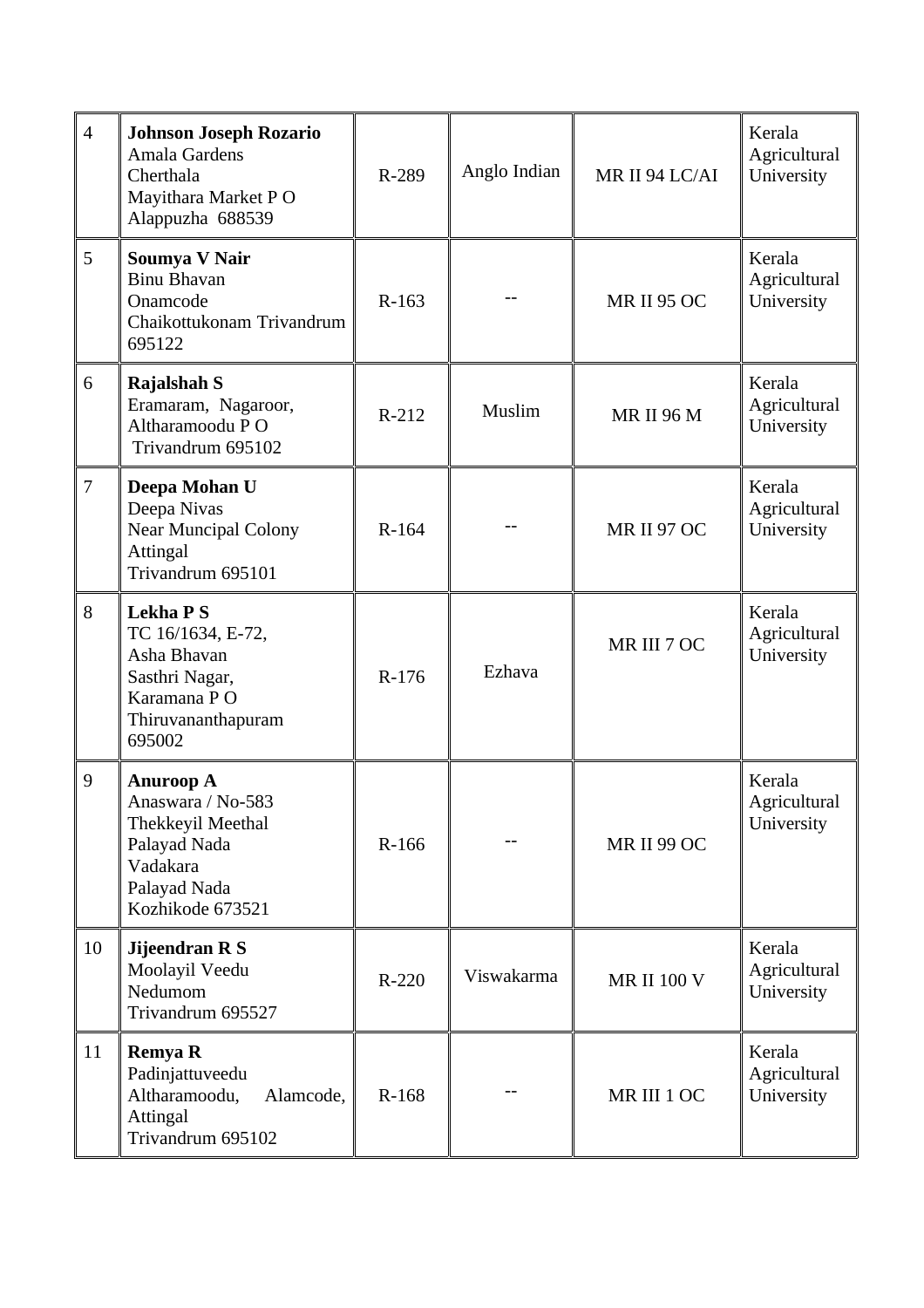| 12 | <b>Prabitha K P</b><br>Kollamthadathil<br>Arayankavu<br>Kulayettikkara<br>Ernakulam 682315<br>(Ezhava)   | R-178               | Ezhava         | <b>MR III 11 OC</b> | Kerala<br>Agricultural<br>University |
|----|----------------------------------------------------------------------------------------------------------|---------------------|----------------|---------------------|--------------------------------------|
| 13 | <b>Akhila KE</b><br>Kallangadi Edathil<br>Nanminda<br><b>Calicut 673613</b>                              | R-170               |                | MR III 3 OC         | Kerala<br>Agricultural<br>University |
| 14 | <b>Beena RM</b><br>Uthrattathy<br>Aniyoor, Chempazhanthy<br>Thiruvananthapuram<br>695587                 | $R-1$<br>$(S/L-SC)$ | SC/Thandan     | MR III 4 SC         | Kerala<br>Agricultural<br>University |
| 15 | Nishitha K<br>Geethalayam<br>Thalassery, Erinholi<br>Kannur                                              | R-175               |                | MR III 5 OC         | Kerala<br>Agricultural<br>University |
| 16 | Shabina Ali M S<br>Alif Manappuram<br><b>Kulathoor Karimanal</b><br>Thiruvananthapuram<br>695583         | R-226               | Muslim         | MR III 6M           | Kerala<br>Agricultural<br>University |
| 17 | <b>Aravind Sasidharan</b><br>Karthika,<br>Near P H C,<br>Paruthippally, P.O<br>Thiruvananthapuram 695574 | R-182               | Ezhava         | MR II 98 E          | Kerala<br>Agricultural<br>University |
| 18 | <b>Athira S R</b><br>S R Bhavan, 510<br>Nellimoodu<br>Thiruvananthapuram<br>695524                       | R-326               | Latin Catholic | MR III 8 LC/AI      | Kerala<br>Agricultural<br>University |
| 19 | <b>Anjali S</b><br>Pooloth Valappil House<br>Chittilappilly PO<br>Thrissur 680551                        | R-177               |                | MR III 9 OC         | Kerala<br>Agricultural<br>University |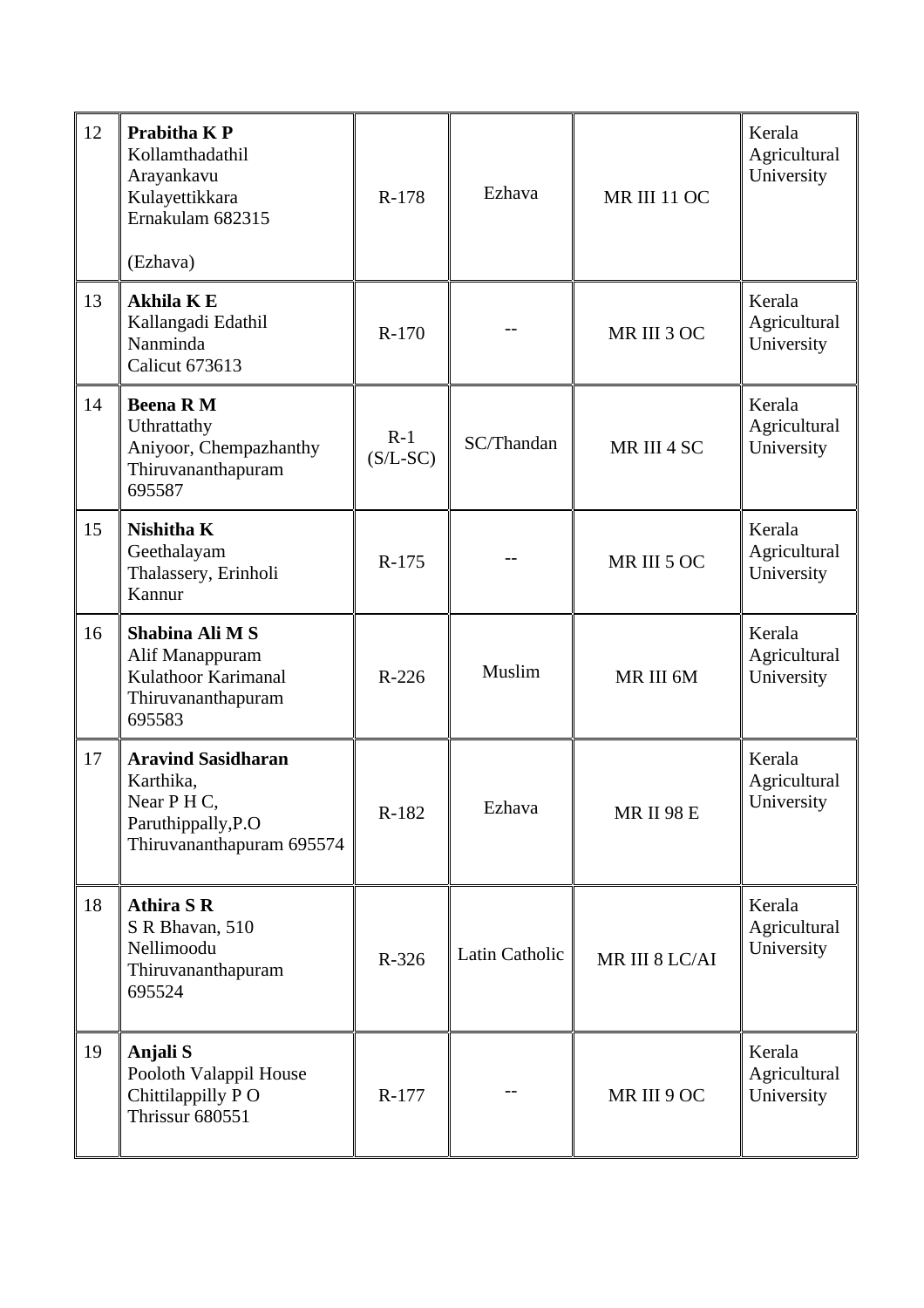| 20 | Deepa B A<br>J S Bhavan<br>Kavuvila, Pothencode<br>Andoorkonam<br>Thiruvananthapuram<br>695584                       | $R-203$             | OBC/Vanian      | MR III 10 OBC       | Kerala<br>Agricultural<br>University |
|----|----------------------------------------------------------------------------------------------------------------------|---------------------|-----------------|---------------------|--------------------------------------|
| 21 | <b>Reshma P</b><br>Naluthengil House<br>Chembilode<br>Mowanchery<br>Kannur- 670613                                   | R-188               | Thiyya          | MR III 2 E          | Kerala<br>Agricultural<br>University |
| 22 | Manju Sukumaran<br>Neha Bhavan<br>Kalluvarambu,<br>Kattuvila, Peyad<br>Thiruvananthapuram<br>695 573                 | $R-2$<br>$(S/L-SC)$ | SC/<br>Sambavar | MR III 12 SC        | Kerala<br>Agricultural<br>University |
| 23 | Sreedevi M Kartha<br>SudharsanaMadham,<br>2/344Muthuvattuthazham Road,<br>Chelannur, Kannankara,<br>Kozhikode 673616 | R-179               |                 | MR III 13 OC        | Kerala<br>Agricultural<br>University |
| 24 | Binishakumari V P<br>Vayalil Purayil (Ho)<br>Edakkulam<br>Edakkulam (PO)<br>Kozhikode 673306                         | R-191               | Thiyya          | <b>MR III 25 OC</b> | Kerala<br>Agricultural<br>University |
| 25 | <b>Athira Mohan</b><br>C M Nivas, T C 8/1724<br>Thirumala<br>Thirumala PO,<br>Thiruvananthapuram<br>695006           | R-180               |                 | <b>MR III 15 OC</b> | Kerala<br>Agricultural<br>University |
| 26 | Rameesa S R<br>Charuvilaveedu<br>Chirayinkeezhu<br>Mudapuram, P.O,<br>Thiruvananthapuram<br>695314                   | R-228               | Muslim          | MR III 16 M         | Kerala<br>Agricultural<br>University |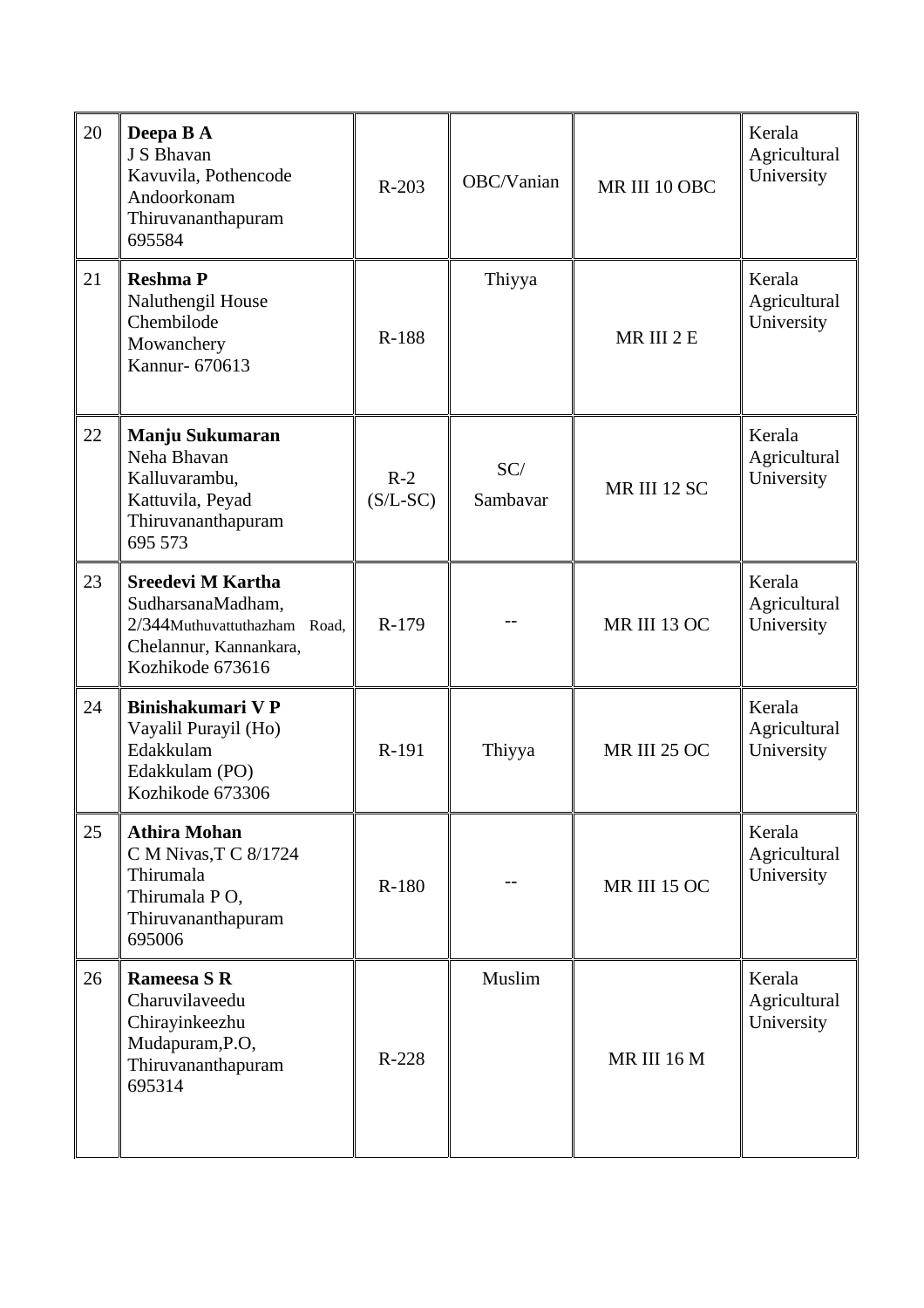| 27 | <b>Parvathy G R</b><br>Arun Vihar<br>Vallunada, Koovalssery<br>Koovalssery<br>$\Omega$<br>$\mathbf{P}$<br>Thiruvananthapuram<br>695512 | R-183   |                | MR III 17 OC        | Kerala<br>Agricultural<br>University |
|----|----------------------------------------------------------------------------------------------------------------------------------------|---------|----------------|---------------------|--------------------------------------|
| 28 | <b>Anu S Suguna</b><br>Aadith Bhavan<br>Cicilipuram,<br>Kattachalkuzhy<br>Kattachalkuzhy(P.O)<br>Thiruvananthapuram<br>695509          | R-192   | Ezhava         | MR III 27 OC        | Kerala<br>Agricultural<br>University |
| 29 | Amal Raj A R<br>Amal Bhavan,<br>Thekkekuppe<br>Chonan Vila,<br>Meenmutty PO<br>Thiruvananthapuram<br>695562                            | R-184   | Hindu Nadar    | MR III 19 OC        | Kerala<br>Agricultural<br>University |
| 30 | Parvathi V S<br>Suvarna, TC 24/1249(1)<br>Valiasalai, Chalai (PO)<br>Thiruvananthapuram<br>695036                                      | $R-221$ | Viswakarma     | MR III 20 V         | Kerala<br>Agricultural<br>University |
| 31 | Deepa S<br>Rajesh Bhavan<br>Karavaloor<br>Karavaloor<br>Kollam 691333                                                                  | R-189   |                | <b>MR III 21 OC</b> | Kerala<br>Agricultural<br>University |
| 32 | <b>Kavitha RN</b><br>PulariChundepattu<br>Thadathikulam<br>Kanjiramkulam<br>Kanjiramkulam PO<br>Trivandrum 695524                      | R-327   | Latin Catholic | MR III 22 LC/AI     | Kerala<br>Agricultural<br>University |
| 33 | Asha A V<br>Veena Nivas,<br>Vadakkevila<br>Balaramapuram PO<br>Trivandrum 695501                                                       | R-190   | Hindu Nadar    | MR III 230C         | Kerala<br>Agricultural<br>University |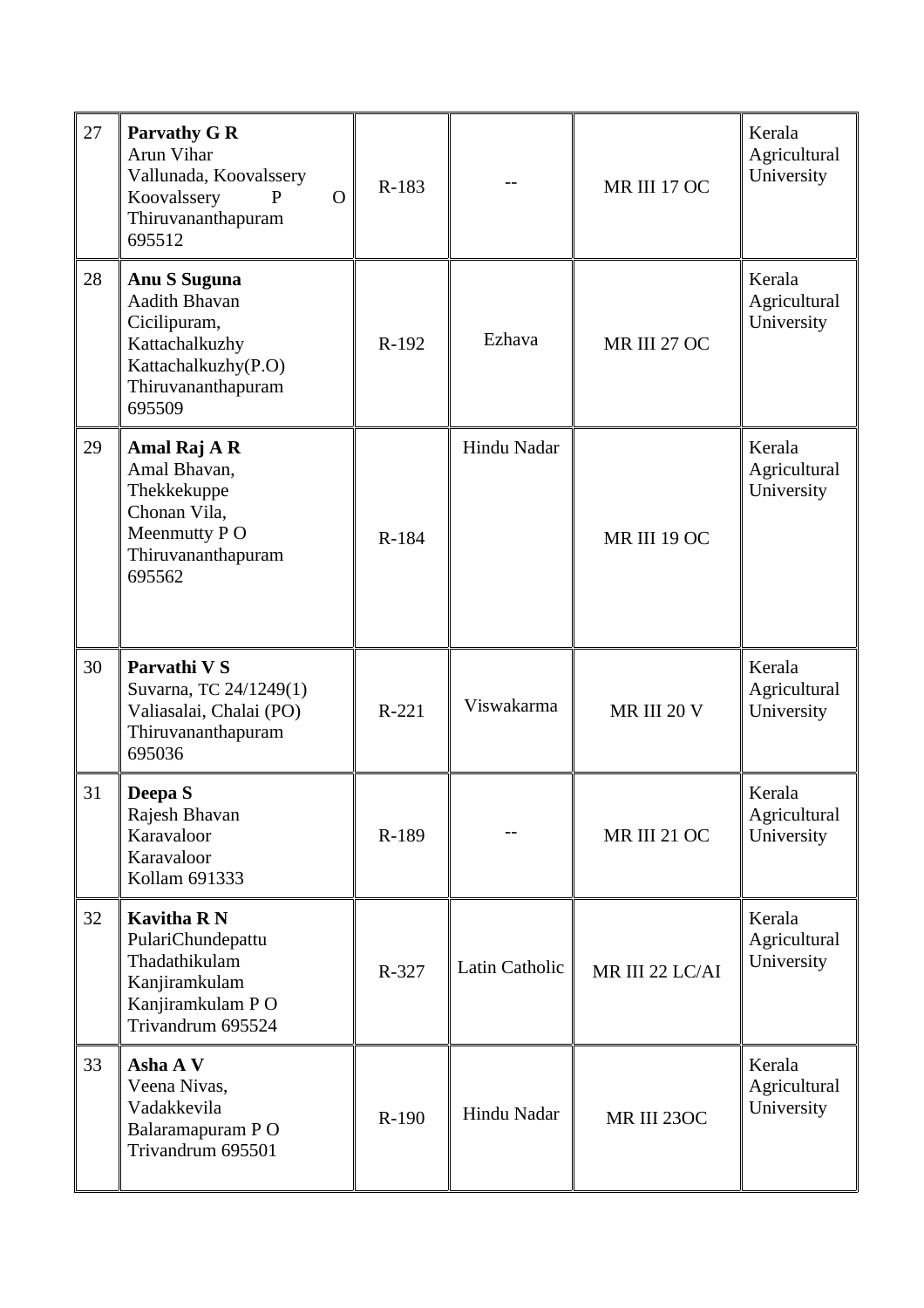| 34 | <b>Sindhu P</b><br>Kallil Illam<br><b>VP No XI/836</b><br>Malayam, Malayam PO<br>Thiruvananthapuram<br>695571 | $R-3$<br>$(S/L-SC)$ | SC/<br>Ayyanavar  | MR III 24 SC                                                                     | Kerala<br>Agricultural<br>University |
|----|---------------------------------------------------------------------------------------------------------------|---------------------|-------------------|----------------------------------------------------------------------------------|--------------------------------------|
| 35 | Shijimol K<br>Murali House<br>Mukkom,<br><b>Near</b><br>CHC.<br>Mukkom (PO)<br>Mukkom<br>Kozhikkode 673602    | R-199               | Ezhava            | MR III 14 E                                                                      | Kerala<br>Agricultural<br>University |
| 36 | <b>Bindhu K S</b><br>Suma Bhavan<br>Russelpuram<br>Russelpuram.P.O<br>Thiruvananthapuram<br>695501            | $R-4$<br>$(DA-D)$   | <b>SIUC Nadar</b> | 233 <sup>rd</sup> vacancy of<br>DA Blind. Blind<br>not eligible given to<br>Deaf | Kerala<br>Agricultural<br>University |
| 37 | <b>Aneesha S</b><br>Eramaram, Nagaroor<br>Altharamoodu.P.O<br>Trivandrum 695102                               | R-231               | Muslim            | MR III 26 M                                                                      | Kerala<br>Agricultural<br>University |
| 38 | <b>Juby T R</b><br><b>Kandanatt House</b><br>Kasthoori Valavu<br>Kottapuram PO<br>Thrissur 680667             | $R-200$             | Ezhava            | MR III 18 E                                                                      | Kerala<br>Agricultural<br>University |
| 39 | <b>Sheni M</b><br>Souparnika<br>Vakkom P O, Vakkom<br>Thiruvananthapuram<br>695308                            | $R-202$             | Ezhava            | MR III 28 E                                                                      | Kerala<br>Agricultural<br>University |
| 40 | Deepthi J Nair<br>Deepthi Mandiram<br>Aikkuttikonam<br>Kudavoor PO<br>Thiruvananthapuram<br>695313            | R-195               |                   | MR III 29 OC                                                                     | Kerala<br>Agricultural<br>University |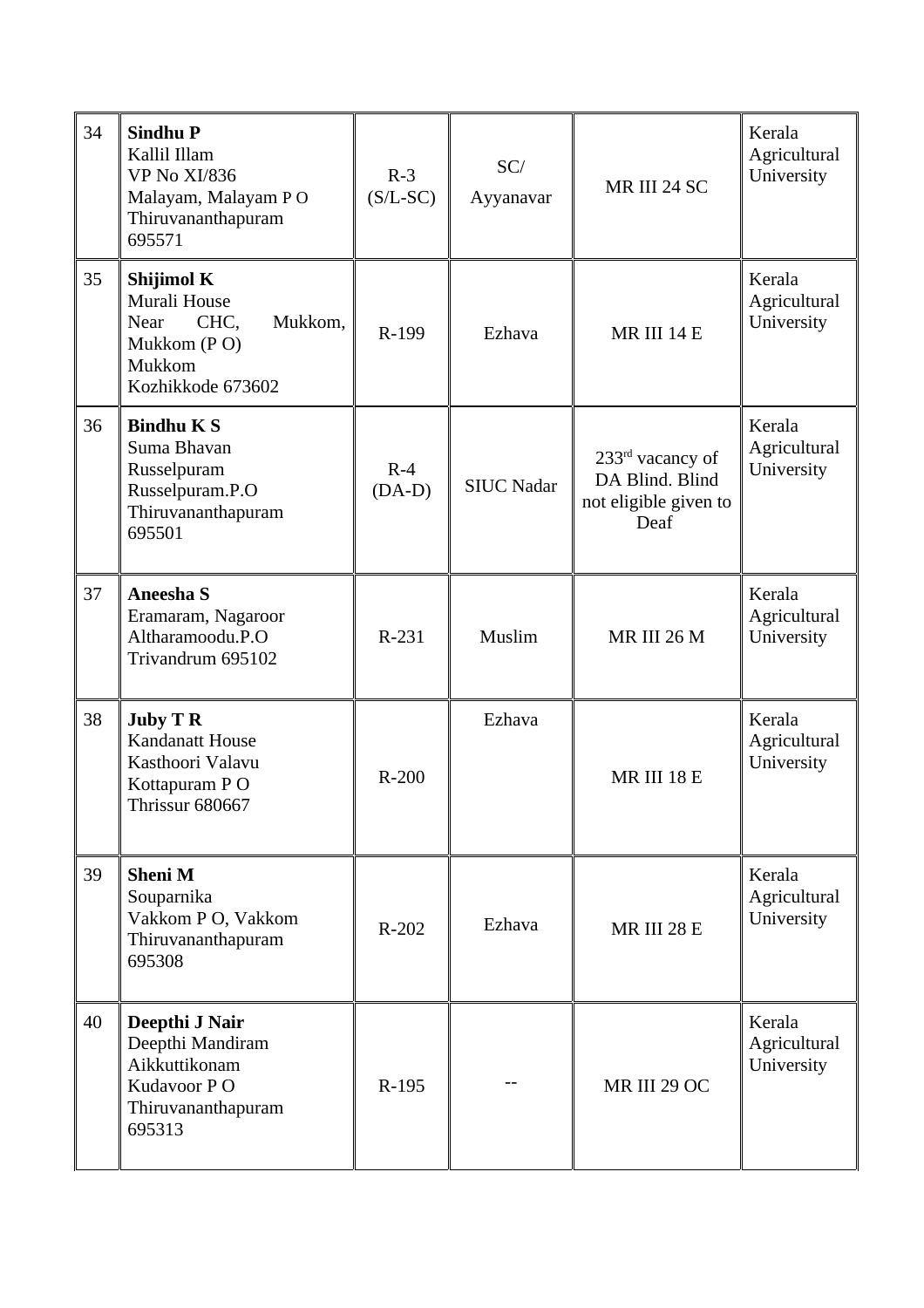| 41 | <b>Seena N</b><br><b>Barkath</b><br>Koppam<br>Kuthirakulam PO,<br>Vembayam<br>Thiruvananthapuram<br>695615                 | $R-242$             | Muslim         | MR III 30 M  | Kerala<br>Agricultural<br>University |
|----|----------------------------------------------------------------------------------------------------------------------------|---------------------|----------------|--------------|--------------------------------------|
| 42 | Sajina U M<br>Aliyottukonathu Puthan Veedu<br><b>Near Block Office</b><br>Malayinkeezh PO,<br>Thiruvananthapuram<br>695571 | R-196               |                | MR III 31 OC | Kerala<br>Agricultural<br>University |
| 43 | Sheeja S K<br>Sivanandanam<br>Ariyottukonam<br>Andoorkonam PO<br>Thiruvananthapuram<br>695584                              | $R-4$<br>$(S/L-SC)$ | SC/<br>Thandan | MR III 32 SC | Kerala<br>Agricultural<br>University |
| 44 | Ajay B R<br>Chekkitta Veedu<br>Kalady<br>Karamana<br>Thiruvananthapuram<br>695002                                          | R-197               |                | MR III 33 OC | Kerala<br>Agricultural<br>University |
| 45 | Subitha S<br>Erappakad<br>Kumaramputhur, Pallavur<br>Palakkad 678 688                                                      | R-207               | Ezhava         | MR III 37 OC | Kerala<br>Agricultural<br>University |
| 46 | <b>Bismi G R</b><br>Medayil Veedu<br>Karakonam<br>Karakonam PO,<br>Trivandrum 695504                                       | $R-206$             |                | MR III 35 OC | Kerala<br>Agricultural<br>University |
| 47 | <b>Shiham A</b><br>Chenchalamcottu Vadakkekara<br>Puthen Veedu<br>Kottarakkara<br>Thalachira<br>Kollam 691546              | $R-246$             | Muslim         | MR III 36 M  | Kerala<br>Agricultural<br>University |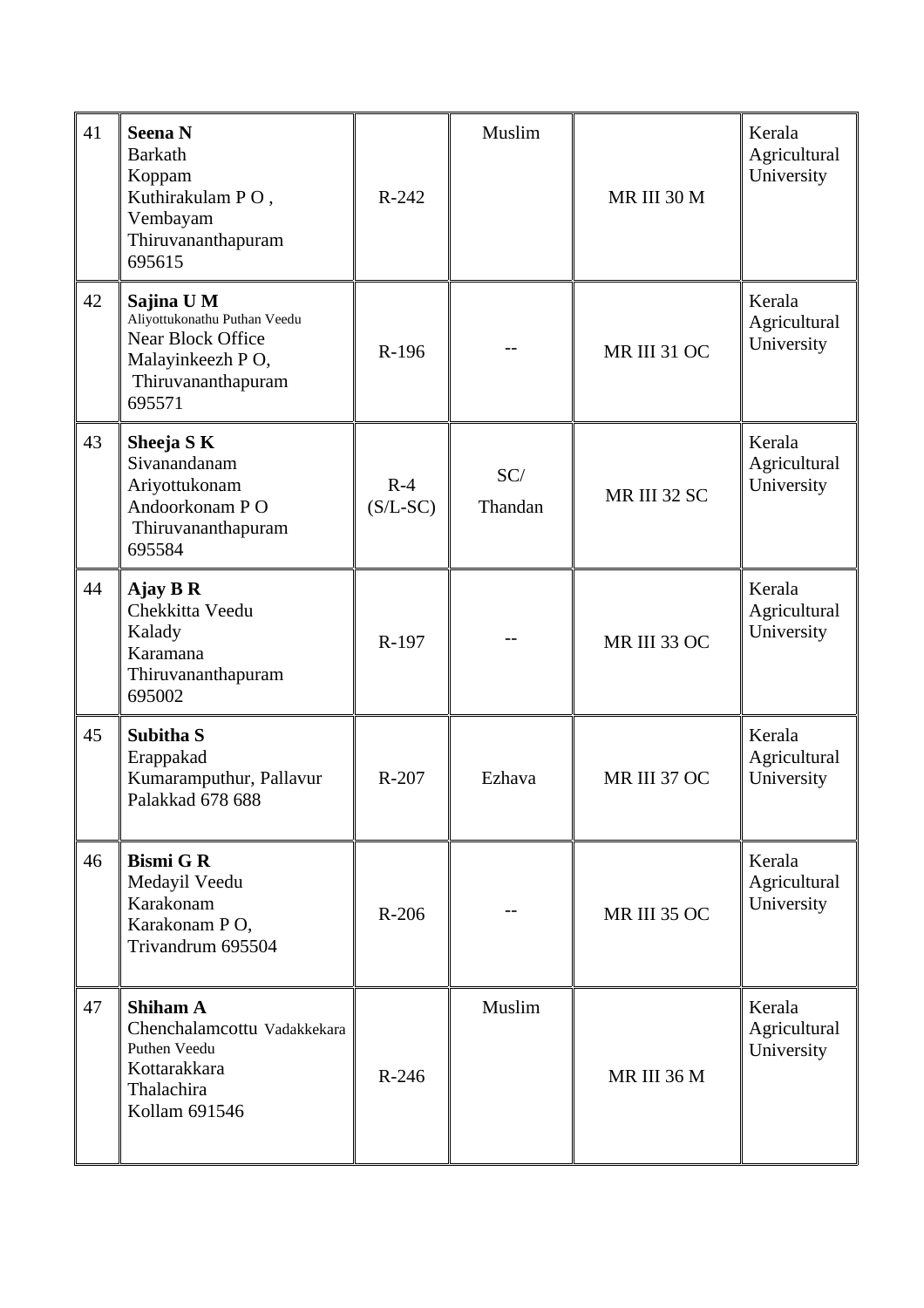| 48 | Anagha G R<br>Sreeji Bhavan<br>Vandannoor,<br>Perumpazhuthoor,<br>Neyyattinkara<br>Thiruvananthapuram<br>695126 | $R-208$             | Ezhava              | MR III 39 OC       | Kerala<br>Agricultural<br>University |
|----|-----------------------------------------------------------------------------------------------------------------|---------------------|---------------------|--------------------|--------------------------------------|
| 49 | <b>Sony Chris</b><br>Chris Villa, Punalal<br>Punalal PO<br>Thiruvananthapuram<br>695575                         | R-331               | <b>SIUC Nadar</b>   | MR III 38 SIUC-N   | Kerala<br>Agricultural<br>University |
| 50 | Silna A<br>Anaparakkal<br>Chelannur<br>Kannankara<br>Kozhikode 673616                                           | R-219               | Thiyya              | MR III 34 E        | Kerala<br>Agricultural<br>University |
| 51 | Sini KR<br>Chemmanda-House<br>Moorkanikkara<br>Kozhukully<br>Thrissur                                           | R-216               | OBC/<br>Ezhuthachan | MR III 51 OC       | Kerala<br>Agricultural<br>University |
| 52 | Ayswarya U<br>Nisanth<br>Panchayath Office Road<br>Venjaramoodu PO,<br>Thiruvananthapuram<br>695607             | R-209               |                     | MR III 41 OC       | Kerala<br>Agricultural<br>University |
| 53 | <b>Akhila CS</b><br>Chettiparambil House<br>Chakkamparambu<br>Kottamuri PO<br><b>Thrissur 680732</b>            | $R-222$             | Ezhava              | <b>MR III 42 E</b> | Kerala<br>Agricultural<br>University |
| 54 | <b>Athira MS</b><br>Meloottu Veedu<br>Kadaman Moodu<br>Pullupana<br>Kollam 691536                               | R-211               |                     | MR III 43 OC       | Kerala<br>Agricultural<br>University |
| 55 | <b>Bhargavi PM</b><br>Noonhi House<br>Rajapuram PO<br>Kasaragod 671532                                          | $R-5$<br>$(S/L-ST)$ | ST/<br>Mavilan      | MR III 44 ST       | Kerala<br>Agricultural<br>University |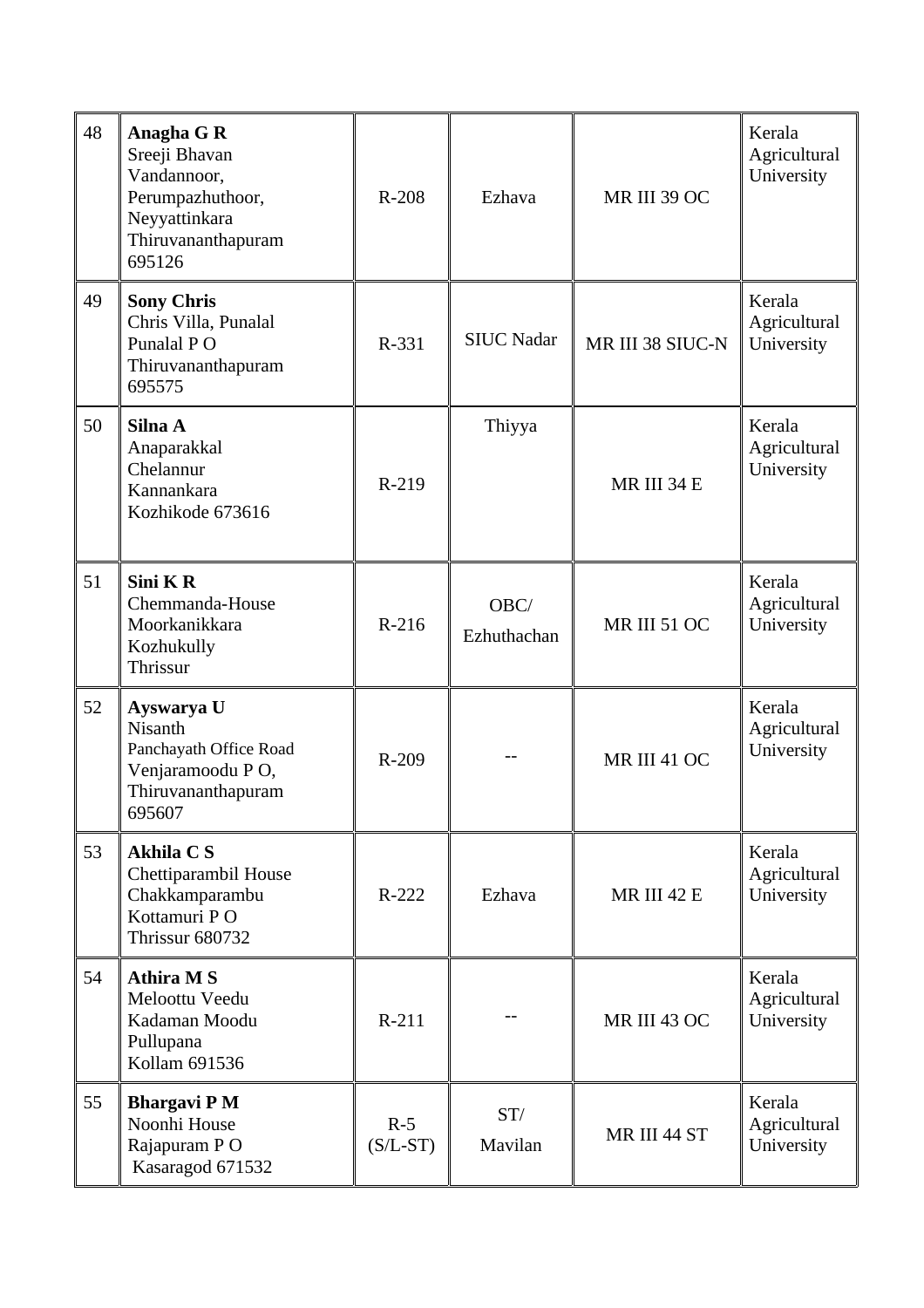| 56 | Jayan C<br>Kavilayil Vadakkathil<br>Venga PO<br>Mynagappally<br>Kollam 690521                                     | $R-213$             |                    | <b>MR III 45 OC</b> | Kerala<br>Agricultural<br>University |
|----|-------------------------------------------------------------------------------------------------------------------|---------------------|--------------------|---------------------|--------------------------------------|
| 57 | Jaseena C M<br>Chundattu House<br>Cheruvattoor<br>Cheruvattoor<br>Ernakulam 686691                                | R-261               | Muslim             | <b>MR III 46 M</b>  | Kerala<br>Agricultural<br>University |
| 58 | <b>Manula B S</b><br>Sree Sudhan, A29/A<br>Ravi Nagar, Ambalamukku<br>Peroorkada,<br>Thiruvananthapuram<br>695005 | $R-214$             |                    | MR III 47 OC        | Kerala<br>Agricultural<br>University |
| 59 | Shibu A<br>Mulammoodu Veedu<br>Moonnammoodu<br>Vattiyoorkavu<br>Thiruvananthapuram<br>695013                      | $R-1$<br>$(S/L-OX)$ | OX/<br>Cheramar    | MR III 48 OX        | Kerala<br>Agricultural<br>University |
| 60 | <b>Susmitha S S</b><br>Pullara<br>Muthireri<br><b>Thavinjhal Post</b><br>Wayanad 670644                           | $R-215$             |                    | MR III 49 OC        | Kerala<br>Agricultural<br>University |
| 61 | <b>Prasad T M</b><br><b>Thachilath House</b><br>Maradu/Cochin<br>Ernakulam 682304                                 | R-383               | Dheevara/<br>Valan | <b>MR III 50 D</b>  | Kerala<br>Agricultural<br>University |
| 62 | Suma I K<br>Bhagavathiparambil House<br>Thundathumkadavu<br>Varappuzha PO<br>Ernakulam 683517                     | $R-233$             | OBC/<br>Kudumbis   | MR III 40 OBC       | Kerala<br>Agricultural<br>University |
| 63 | Sinimole Vasudevan<br>Vijayabhavanam<br>Mavelikara<br>Cherukole<br>Alapuzha 690104                                | $R-5$<br>$(S/L-SC)$ | SC/<br>Pulaya      | <b>MR III 52 SC</b> | Kerala<br>Agricultural<br>University |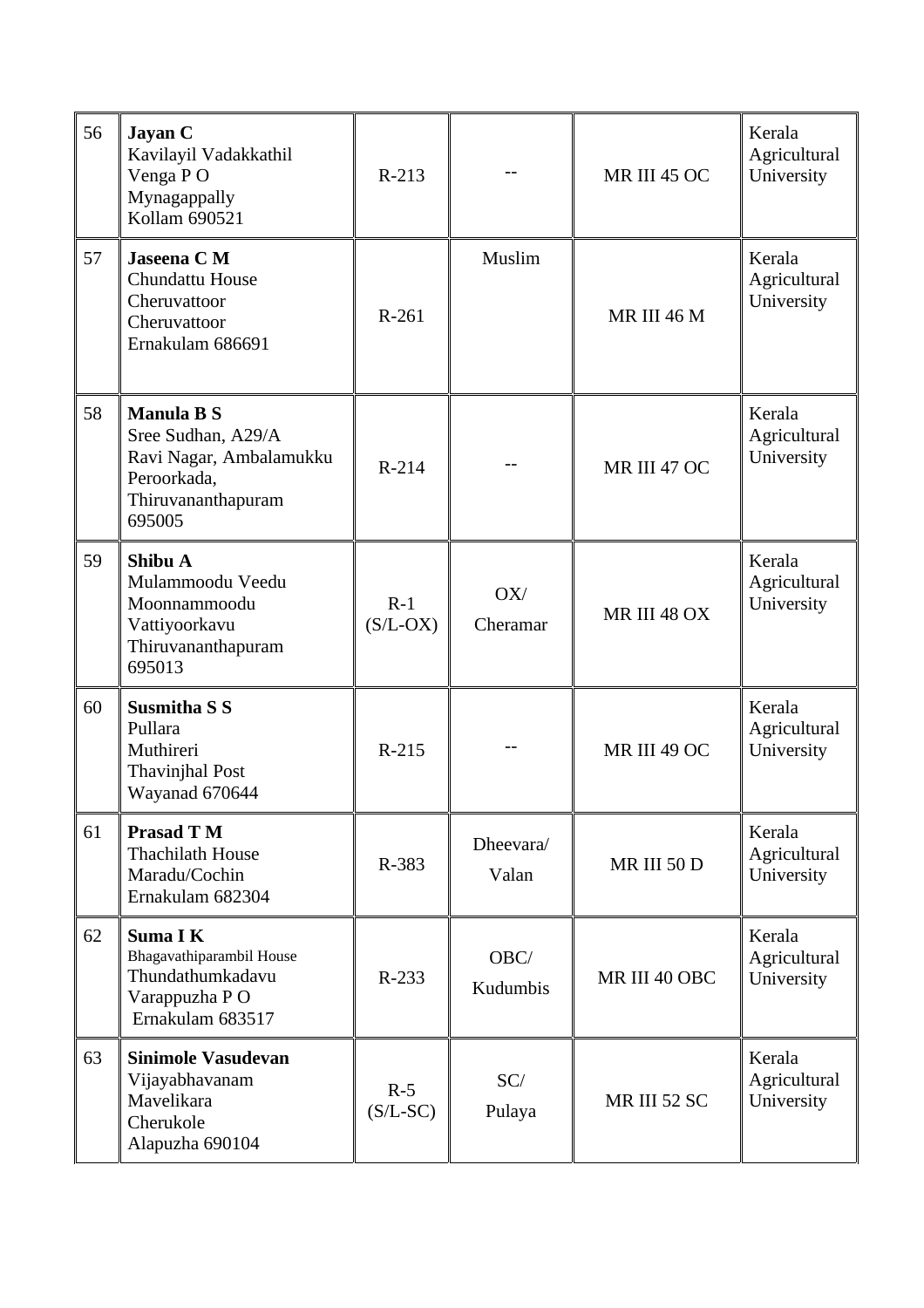| 64 | <b>Resmi RV</b><br>Kochichavila Veedu<br>Nalloorvattom, Kadakulam<br>Plamoottukada<br>Thiruvananthapuram<br>695128 | R-217             |        | MR III 53 OC                          | Kerala<br>Agricultural<br>University |
|----|--------------------------------------------------------------------------------------------------------------------|-------------------|--------|---------------------------------------|--------------------------------------|
| 65 | Leeja S S<br>Venthavilakathuveedu<br>Kulathoor<br>Thiruvananthapuram<br>695583                                     | R-229             | Ezhava | MR III 54 E                           | Kerala<br>Agricultural<br>University |
| 66 | <b>Remya S</b><br>Mandapathil Veedu<br>Vilavoorkal<br>Malayinkil PO<br>Trivandrum 695571                           | R-218             |        | <b>MR III 55 OC</b>                   | Kerala<br>Agricultural<br>University |
| 67 | <b>Mohammed Hirash V K</b><br>Shaheena Mansil<br>Kavil<br>Kozhikode 673614                                         | $R-262$           | Muslim | <b>MR III 56 M</b>                    | Kerala<br>Agricultural<br>University |
| 68 | Savitha C S<br>Nelluvai House<br>Nelluvai, Nelluvai<br><b>Thrissur 680 584</b>                                     | R-223             |        | MR III 57 OC                          | Kerala<br>Agricultural<br>University |
| 69 | <b>Bijna KP</b><br>Barkath Nmc Vi/9<br>Moonnukallinmoodu<br>Neyyattinkara PO<br>Thiruvananthapuram<br>695121       | $R-5$<br>$(DA-D)$ | Muslim | 266 <sup>th</sup> vacancy for<br>DA-D | Kerala<br>Agricultural<br>University |
| 70 | <b>Ambily S</b><br>Puthanpura Veedu<br>Pampuram<br>Kalluvathukkal PO<br>Kollam 691578                              | R-232             | Ezhava | <b>MR III 58 E</b>                    | Kerala<br>Agricultural<br>University |
| 71 | <b>Sreevidya V G</b><br>Santhosh Bhavan<br>Nattakom<br>Mariyappally<br>Kottayam 686023                             | $R-224$           |        | MR III 59 OC                          | Kerala<br>Agricultural<br>University |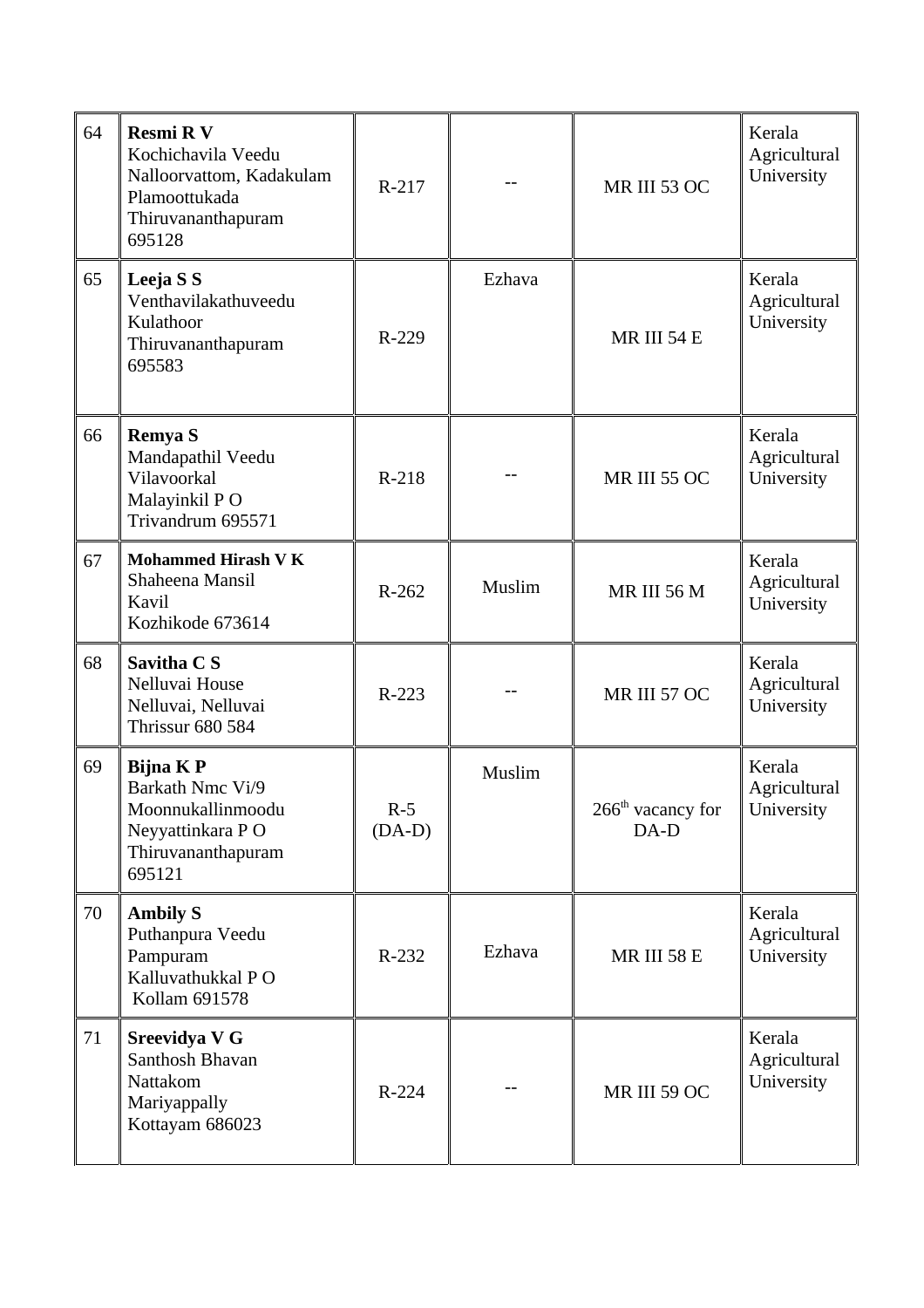| 72 | Lizy J P<br>Liju Nivas<br>Amarivila,<br>Nellivila PO<br>Thiruvananthapuram<br>695523                         | R-249               | Hindu Nadar        | MR III 60 HN                                                                             | Kerala<br>Agricultural<br>University |
|----|--------------------------------------------------------------------------------------------------------------|---------------------|--------------------|------------------------------------------------------------------------------------------|--------------------------------------|
| 73 | Shamna S<br>Anaswara<br>Rajumaster<br>Road,<br>M V<br>Thalassery<br>Thiruvangad<br><b>Kannur 670103</b>      | R-225               |                    | MR III 61 OC                                                                             | Kerala<br>Agricultural<br>University |
| 74 | <b>Smitha H</b><br>Nariyil<br>Mannancherry<br>Mannancherry.P.O,<br>Alappuzha 688538                          | R-235               | Ezhava             | <b>MR III 62 E</b>                                                                       | Kerala<br>Agricultural<br>University |
| 75 | Jayalekshmi U B<br>Sheeba Nivas<br>605<br><b>MSCB</b><br>Opp<br>Malayinkeezh<br>Thiruvananthapuram<br>695571 | $R-227$             |                    | MR III 63 OC                                                                             | Kerala<br>Agricultural<br>University |
| 76 | Mini MK<br>Nayattukunnummel<br>Unnikulam ,Rajagiri<br>Kozhikode<br>Ekarool673574                             | $R-6$<br>$(S/L-SC)$ | SC/<br>Valluvan    | MR III 64 SC                                                                             | Kerala<br>Agricultural<br>University |
| 77 | Sibi S<br>Sibi Bhavan<br>Kuzhivila<br>Anad PO<br>Thiruvananthapuram                                          | $R-230$             |                    | NJD Compensation<br>to MR II 47 OC<br>advised on<br>09.02.2017 is now<br>satisfied       | <b>CUSAT</b>                         |
| 78 | <b>Binu V B</b><br>Vanchipurakkal House<br>Madayi,<br><b>Kannur 670304</b>                                   | R-486               | Dheevara/<br>Valan | <b>NJD Compensation</b><br>to MR II 50 D<br>advised on<br>09.02.2017 is now<br>satisfied | <b>CUSAT</b>                         |
| 79 | Sasikala S<br>Poozhikkunnuparambil House<br>Jellippara, Attappady<br>Jellippara PO<br>Palakkad               | $R-236$             | Thiyya             | <b>NJD Compensation</b><br>to MR II 54 E<br>advised on<br>09.02.2017 is now<br>satisfied | <b>CUSAT</b>                         |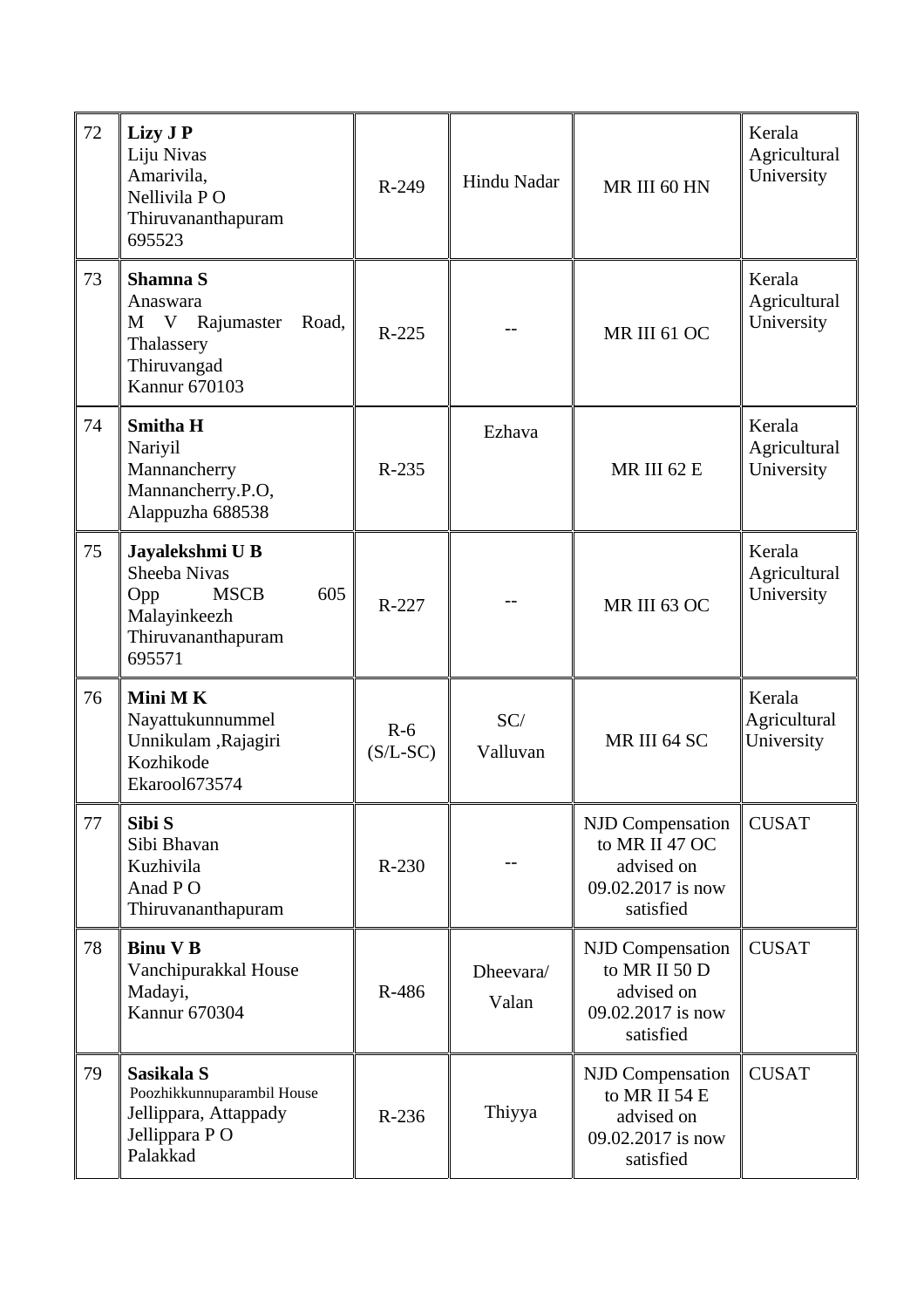| 80 | Rasheeda O M<br><b>Onalikudy House</b><br>Nellimattom.P.O<br>Ernakulam 686693                                                                                    | $R-272$                   | Muslim           | <b>NJD Compensation</b><br>to MR II 76 M<br>advised on<br>09.02.2017 is now<br>satisfied                 | <b>CUSAT</b> |
|----|------------------------------------------------------------------------------------------------------------------------------------------------------------------|---------------------------|------------------|----------------------------------------------------------------------------------------------------------|--------------|
| 81 | <b>Amritha K I V</b><br>Kaithala House<br>Mayladathadam<br><b>Kannur 670009</b>                                                                                  | R-234                     | OBC/<br>Maniyani | <b>NJD Compensation</b><br>to MR II 79 OC<br>advised on<br>09.02.2017 is now<br>satisfied                | <b>CUSAT</b> |
| 82 | <b>Sreekala R</b><br>T C 7/1764(4),<br>House No $B60(1)$<br>Sreelakom,<br>Chithra<br><b>Sree</b><br>Nagar,<br>Pangode, Thirumala<br>Thiruvananthapuram<br>695006 | R-241                     | OBC/<br>Chakkala | <b>NJD Compensation</b><br>to MR II 90 OBC<br>advised on<br>09.02.2017 is now<br>satisfied               | <b>CUSAT</b> |
| 83 | Asha Krishnan S<br>Asha Bhavan<br>Thumpodu<br>Bharatheepuram<br>$\mathbf{P}$<br>O,<br>Kollam 691312                                                              | R-237                     |                  | <b>NJD Compensation</b><br>to MR I 47 OC<br>advised on<br>10.11.2016 is now<br>satisfied                 | <b>KVASU</b> |
| 84 | <b>Bindu O</b><br><b>Bindu Nivas</b><br>Thettichira, Muttappalam,<br>Perunguzhi PO<br>Thiruvananthapuram<br>Pin 695305                                           | R-238                     |                  | <b>NJD Compensation</b><br>to MR I 59 OC<br>advised on<br>10.11.2016 is now<br>satisfied                 | <b>KVASU</b> |
| 85 | <b>Rejitha K</b><br>Tee Pee Key House<br>Near Village Office Korom<br>Kannur<br>Chalakode 670307                                                                 | R-239                     |                  | <b>NJD Compensation</b><br>to MR I 61 OC<br>advised on<br>10.11.2016 is now<br>satisfied                 | <b>KVASU</b> |
| 86 | Saju T<br>Saju Manzil,<br>Pukayilathoppu,<br>Kurakkada P O,<br>Thiruvananthapuram-<br>695104                                                                     | $R-6$<br>$(S/L-DA-$<br>D) | DA-D             | <b>NJD Compensation</b><br>66 <sup>th</sup> Vacancy DA-D<br>advised on<br>10.11.2016 is now<br>satisfied | <b>KVASU</b> |